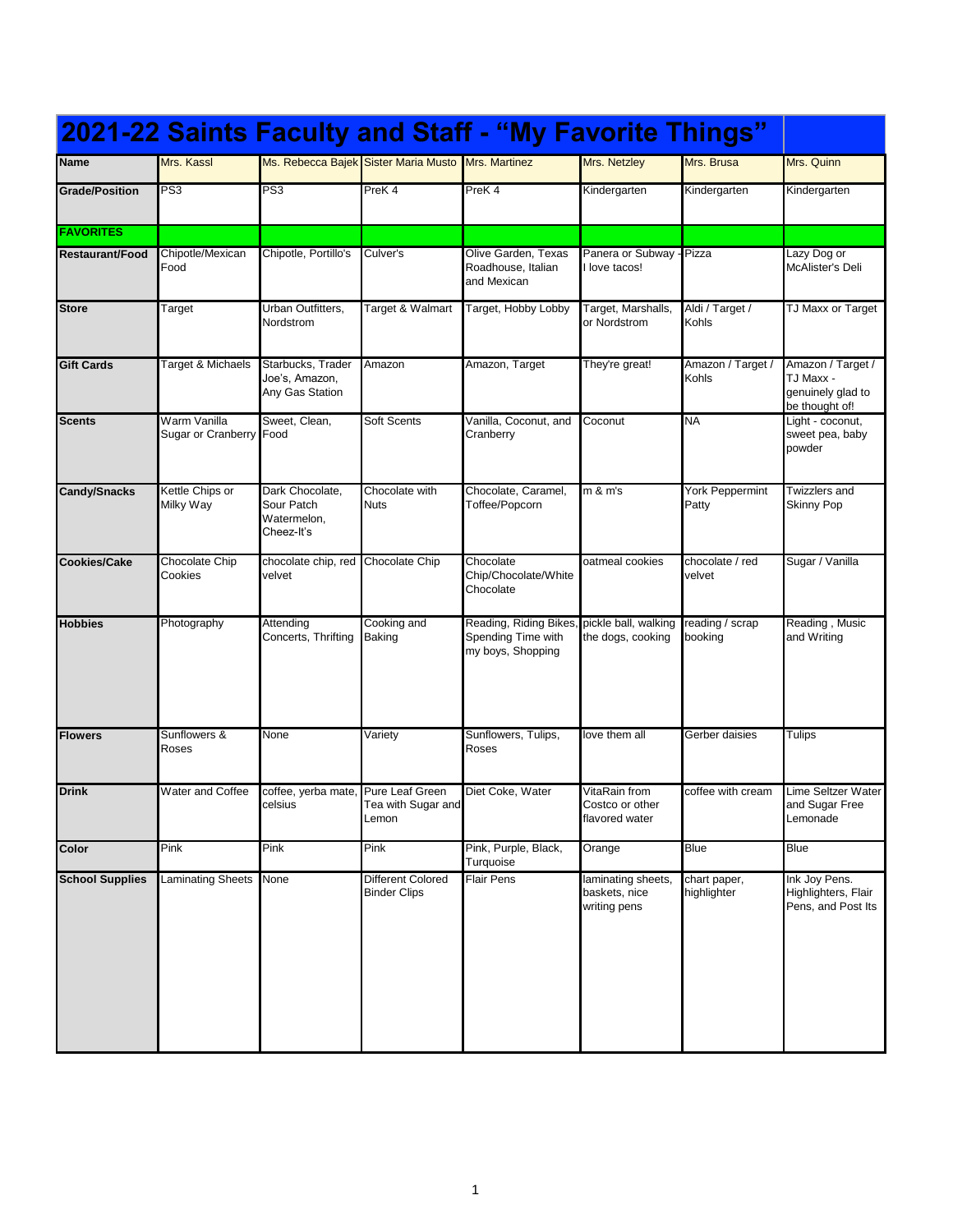| <b>Name</b>            | Mrs.<br>Rechenmacher                                               | Mrs. Porlier                                                                            | Ms. Catalano                                                                | Mrs. Styles                         | Mrs. Simon                                                                                    | Mrs. Blaha                   | Ms. Cash                                     |
|------------------------|--------------------------------------------------------------------|-----------------------------------------------------------------------------------------|-----------------------------------------------------------------------------|-------------------------------------|-----------------------------------------------------------------------------------------------|------------------------------|----------------------------------------------|
| <b>Grade/Position</b>  | 1st Grade                                                          | 1st Grade                                                                               | 2nd Grade                                                                   | 2nd Grade                           | 2nd Grade                                                                                     | 3rd Grade                    | 3rd Grade                                    |
| <b>FAVORITES</b>       |                                                                    |                                                                                         |                                                                             |                                     |                                                                                               |                              |                                              |
| <b>Restaurant/Food</b> | Panera, Portillos,<br>Raising Cane's                               | Fire it Up                                                                              | Chipotle, Jimmy<br>John's and Chick-fil-<br>a                               | All                                 | PF Chang's/La<br>Sorella di<br>Francesca                                                      | Cooper's Hawk,<br>Naperville | Chick-fil-A,<br>Portillos, and<br>Panera     |
| <b>Store</b>           | Target/ Kohls                                                      | Macy's                                                                                  | Trader Joe's.<br>Target. Old Navy,<br>Loft and Nordstrom                    | Anderson's and<br>Target            | Target/ Kohls/Ann<br>Taylor                                                                   | Amazon                       | Target                                       |
| <b>Gift Cards</b>      | Amazon                                                             | Amazon                                                                                  | Amazon and<br>Target                                                        | Anderson's and<br><b>Starbucks</b>  | Target/Amazon                                                                                 | Amazon                       | Target & Amazon                              |
| <b>Scents</b>          | Lavender, ocean                                                    | Any!                                                                                    | Vanilla and Floral                                                          | Citrus                              | Candle-Apple<br>Cinnamon/ Lotion-<br>Moonlight Path /<br>Body Spray-VS<br>Heavenly            | Floral                       | Any                                          |
| <b>Candy/Snacks</b>    | dark chocolate with Sugarless Gum<br>nuts or sweet 'n<br>salty mix |                                                                                         | Starburst, Gummy<br>Bears, M & M's,<br>Reese's Peanut<br><b>Butter Cups</b> | <b>Anything Chocolate Dove</b>      | Chocolates/chips/s<br>ea salt caramels                                                        | None                         | KitKats, M&Ms,<br>Reese's, pretzels          |
| Cookies/Cake           | cannoli, brownies,<br>macaroons                                    | No Thanks :-)                                                                           | Chocolate Chip,<br><b>Sugar Cookies</b>                                     | All                                 | Raisin Oatmeal<br>Cookies/ Portillo<br>Chocolate Cake                                         | <b>Nothing Bundt</b><br>Cake | Love cookies and<br>cake                     |
| <b>Hobbies</b>         | walking, swimming,<br>camping, traveling                           | Gardening, home<br>improvement,<br>teaching                                             | Shopping, Running Reading, Painting<br>and Reading                          | and Lego                            | Reading/Travel                                                                                | Gardening                    | Watching movies,<br>reading, and<br>painting |
| <b>Flowers</b>         | Any                                                                | Love them all!                                                                          | Hydrangeas, roses All<br>and peonies                                        |                                     | All Kinds                                                                                     | <b>Daisy</b>                 | Any                                          |
| <b>Drink</b>           | diet coke caffeine<br>free                                         | Coffee, vitamin<br>water, vino                                                          | Diet Coke                                                                   | Coffee                              | Diet Coke/<br><b>Starbucks</b>                                                                | <b>Starbucks</b>             | Lemonade                                     |
| Color                  | purple, green, teal                                                | Red and Black -<br>Go Bulls!                                                            | Pink                                                                        | <b>Blue</b>                         | Yellow                                                                                        | Purple                       | Blue, purple, and<br>green                   |
| <b>School Supplies</b> | copy paper, thin<br>black dry erase<br>markers                     | Stickers and<br>goodies for student Stamp Pads and<br>rewards and small<br>"POND" items | Stickers, Stamps,<br><b>Flare Pens</b>                                      | <b>Classroom Books</b><br>and Games | <b>Uniball Vision Elite</b><br>Roller Ball Pen,<br>Blue Ink/Colored<br><b>Sharpie Markers</b> | Colorful post it<br>notes    | <b>Colored Pens</b>                          |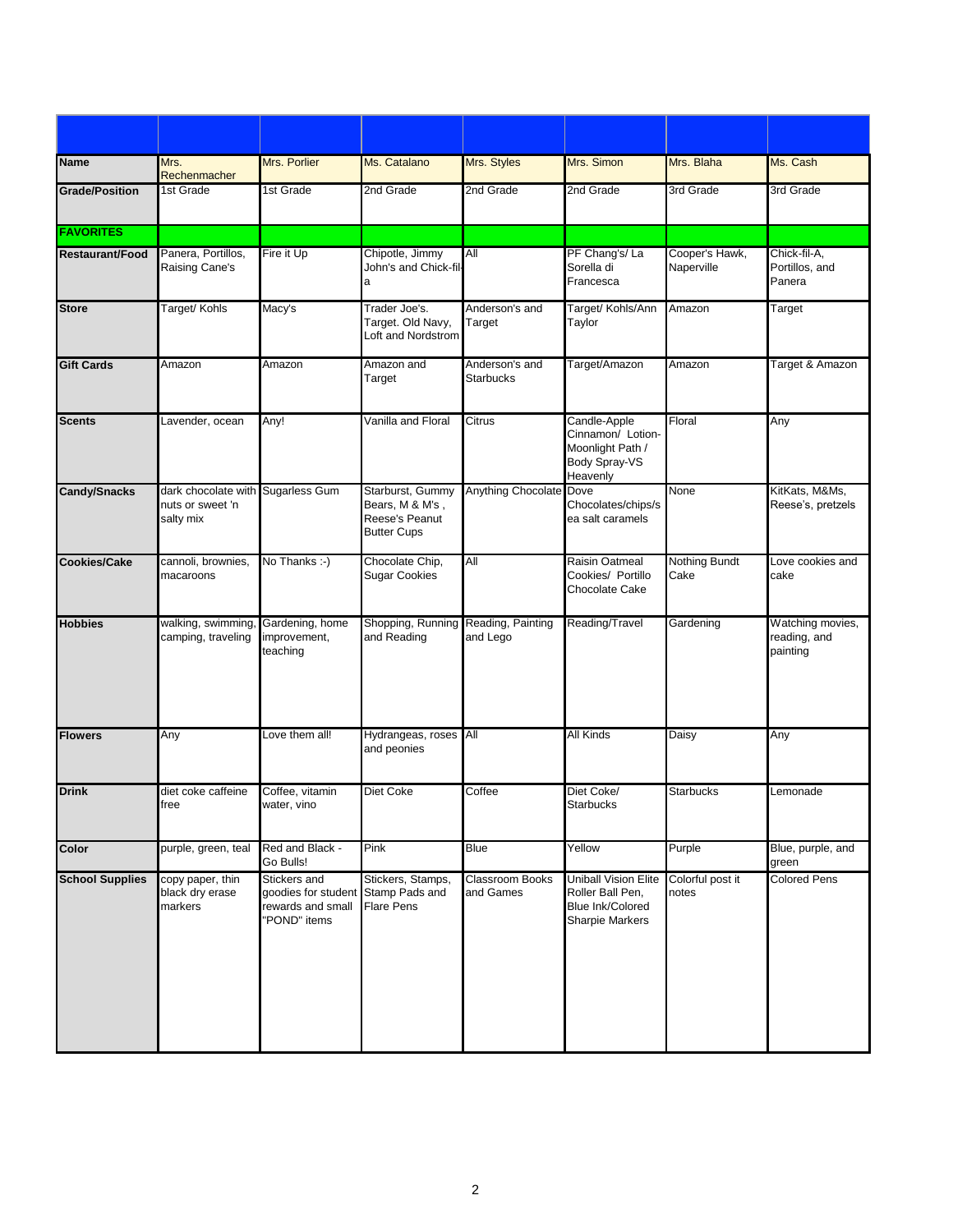| <b>Name</b>            | Mrs. Baumann                                                                                                                                                                                                                                                                                                                                                                                                                                                                                                            | Mrs. Kennedy                                            | Mrs. Banach                                     | Ms. Augustyn                                        | Mrs. Cutrano                          | Mrs. Aloisio                      |
|------------------------|-------------------------------------------------------------------------------------------------------------------------------------------------------------------------------------------------------------------------------------------------------------------------------------------------------------------------------------------------------------------------------------------------------------------------------------------------------------------------------------------------------------------------|---------------------------------------------------------|-------------------------------------------------|-----------------------------------------------------|---------------------------------------|-----------------------------------|
| <b>Grade/Position</b>  | 4th Grade                                                                                                                                                                                                                                                                                                                                                                                                                                                                                                               | 4th Grade                                               | 4th Grade                                       | 5th Grade                                           | 5th Grade                             | <b>Special Ed</b><br>Coordinator  |
| <b>FAVORITES</b>       |                                                                                                                                                                                                                                                                                                                                                                                                                                                                                                                         |                                                         |                                                 |                                                     |                                       |                                   |
| <b>Restaurant/Food</b> | Magiano's                                                                                                                                                                                                                                                                                                                                                                                                                                                                                                               | Meson Sabika and Jersey Mike's and<br>Chipotle          | Chipotle                                        | Starbucks and<br>Panera                             | Starbucks and<br>Chipotle             | Mexican Food,<br>Pizza and Coffee |
| <b>Store</b>           | <b>TJ Maxx</b>                                                                                                                                                                                                                                                                                                                                                                                                                                                                                                          | Loft & Target                                           | Target                                          | Amazon, Target, &<br>Anthropologie                  | Target and<br>Amazon                  | Target and<br>Amazon              |
| <b>Gift Cards</b>      | Amazon                                                                                                                                                                                                                                                                                                                                                                                                                                                                                                                  | Starbucks and<br>Target                                 | Starbucks or<br>Dunkin'                         | Starbucks, Target,<br>& Amazon                      | <b>Starbucks</b>                      | Amazon, Starbucks<br>and Target   |
| <b>Scents</b>          | Lavender, or any others tied to a season                                                                                                                                                                                                                                                                                                                                                                                                                                                                                | Eucalyptus,<br>Lavender, and Mint                       | Vanilla Bean                                    | fresh scent,<br>christmas, vanilla                  | Vanilla                               | Anything that<br>smells like fall |
| <b>Candy/Snacks</b>    | Heath bars/popcorn                                                                                                                                                                                                                                                                                                                                                                                                                                                                                                      | Twizzlers & York<br>Peppermint Patties It's and Popcorn | M & M's, Cheese                                 | mint gum,<br>chocolate covered<br>pretzels          | Reese's and Dove<br>Caramels          | Reese's peanut<br>butter cups     |
| <b>Cookies/Cake</b>    | Any Kind                                                                                                                                                                                                                                                                                                                                                                                                                                                                                                                | <b>Nothing Bundt</b><br>Cakes                           | Chocolate Chip<br>Cookies and<br>Chocolate Cake | Nothing                                             | Chocolate Chip<br>Cookies             | None                              |
| <b>Hobbies</b>         | reading/antique collecting/crafting/hiking                                                                                                                                                                                                                                                                                                                                                                                                                                                                              | Boating, Traveling<br>and Reading                       | Swimming and<br>Crafting                        | Reading                                             | Reading, Painting<br>and House Plants | Photography,<br>reading, crafting |
| <b>Flowers</b>         | Any Kind                                                                                                                                                                                                                                                                                                                                                                                                                                                                                                                | Peonies                                                 | Roses                                           | eucalyptus, baby's<br>breath, chamomile,<br>daisies | None                                  | Love them all                     |
| <b>Drink</b>           | chardonnay                                                                                                                                                                                                                                                                                                                                                                                                                                                                                                              | Diet Snapple,<br>LaCroix                                | Coffee, Cherry<br>Coke, and Sprite              | coffee (vanilla),<br>sparkling water                | Coffee                                | Coffee:) diet coke                |
| Color                  | Green                                                                                                                                                                                                                                                                                                                                                                                                                                                                                                                   | Pink                                                    |                                                 | white, light grey,<br>light pink                    | Pink                                  | Yellow                            |
| <b>School Supplies</b> | 0.5" loose-leaf grid paper, packs of<br>construction paper (one color per pac,) red Sharpies<br>Bic ball point pens, blue Bic ball point<br>pens, solid multi-colored Ticonderoga (#2<br>pencils,) purple pens, multi-colored dry<br>erase markers, mult-colored narrow tip<br>highlighters, multi-colored erasers for<br>pencils, multi-colored plastic rulers (not<br>bendable), colored pencils, colored<br>markers, multi-colored 2-holed pencil<br>sharpeners (\$0.50-1.00) P.S. Thank you<br>in advance! $<$ 3 :) | Flair Pens,                                             | Flair Pens and<br>Post Its                      | binder clips, post-it<br>notes, highlighters        | Pens, Pencils                         | Flair pens, stickers,<br>fidgets  |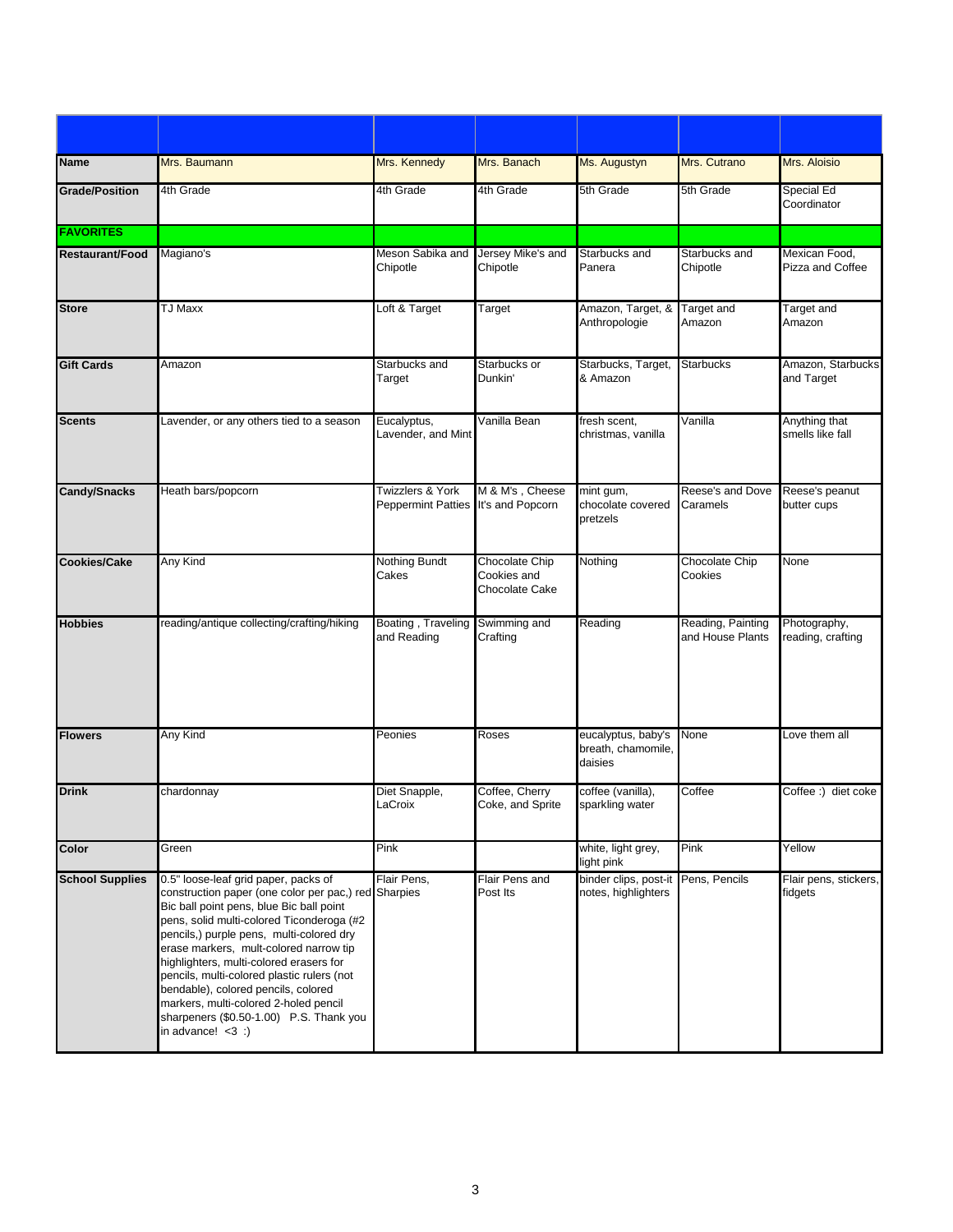Table 1

| <b>Name</b>            | Mrs. Magana                                                                                                          | Mrs. Galise                         | Mrs. Bartlett                             | Mr. Moore                    |
|------------------------|----------------------------------------------------------------------------------------------------------------------|-------------------------------------|-------------------------------------------|------------------------------|
| <b>Grade/Position</b>  | <b>Social Worker</b>                                                                                                 | Jr. High ELA & History              | Jr. High Math                             | Jr. High Religion            |
| <b>FAVORITES</b>       |                                                                                                                      |                                     |                                           |                              |
| Restaurant/Food        | Chick-fil-a and<br>Panera                                                                                            | Egg Harbor Cafe, Nature's Best Cafe | <b>Breakfast places</b>                   | No preference                |
| <b>Store</b>           | <b>Target or Amazon</b>                                                                                              | Anderson's Bookshop and Target      | Bath and Body Works                       | Amazon                       |
| <b>Gift Cards</b>      | Target or<br><b>Starbucks</b>                                                                                        | <b>Starbucks</b>                    | Amazon                                    | Amazon                       |
| <b>Scents</b>          | Any                                                                                                                  | Lavender                            | Apple, vanilla, cinnamon                  | No preference                |
| <b>Candy/Snacks</b>    | Kit Kats / Taki's                                                                                                    | Anything Chocolate, Twizzlers       | Snickers with almonds, almond joy         | None--trying to cut<br>back… |
| <b>Cookies/Cake</b>    | Anything Red<br>Velvet or<br>Chocolate                                                                               | Chocolate Chip                      | Chocolate chip, oatmeal raisin, Chocolate | None--trying to cut<br>back  |
| <b>Hobbies</b>         | Gardening,<br>Anything Outdoors,<br>spending time with<br>my kids and<br>husband playing<br>games/watching<br>movies | Reading, Spending Time with Family  | Reading, star gazing                      | No preference                |
| <b>Flowers</b>         | Peonies, Tulips,<br>but any.                                                                                         | Sunflowers                          | Sunflowers, Lilies, Roses                 | No preference                |
| <b>Drink</b>           | Sweet Tea, Coke,<br>Iced Coffee                                                                                      | Coffee, Diet Coke                   | Coffee, cherry coke, tea                  | No preference                |
| Color                  | Green                                                                                                                | Purple                              | Blue, purple, yellow                      | No preference                |
| <b>School Supplies</b> | <b>Colored Sharpies</b><br>and Paper Mate<br>Flair Pens.                                                             | Flair Pens, Post-It Notes           | <b>Flair Pens</b>                         | No preference                |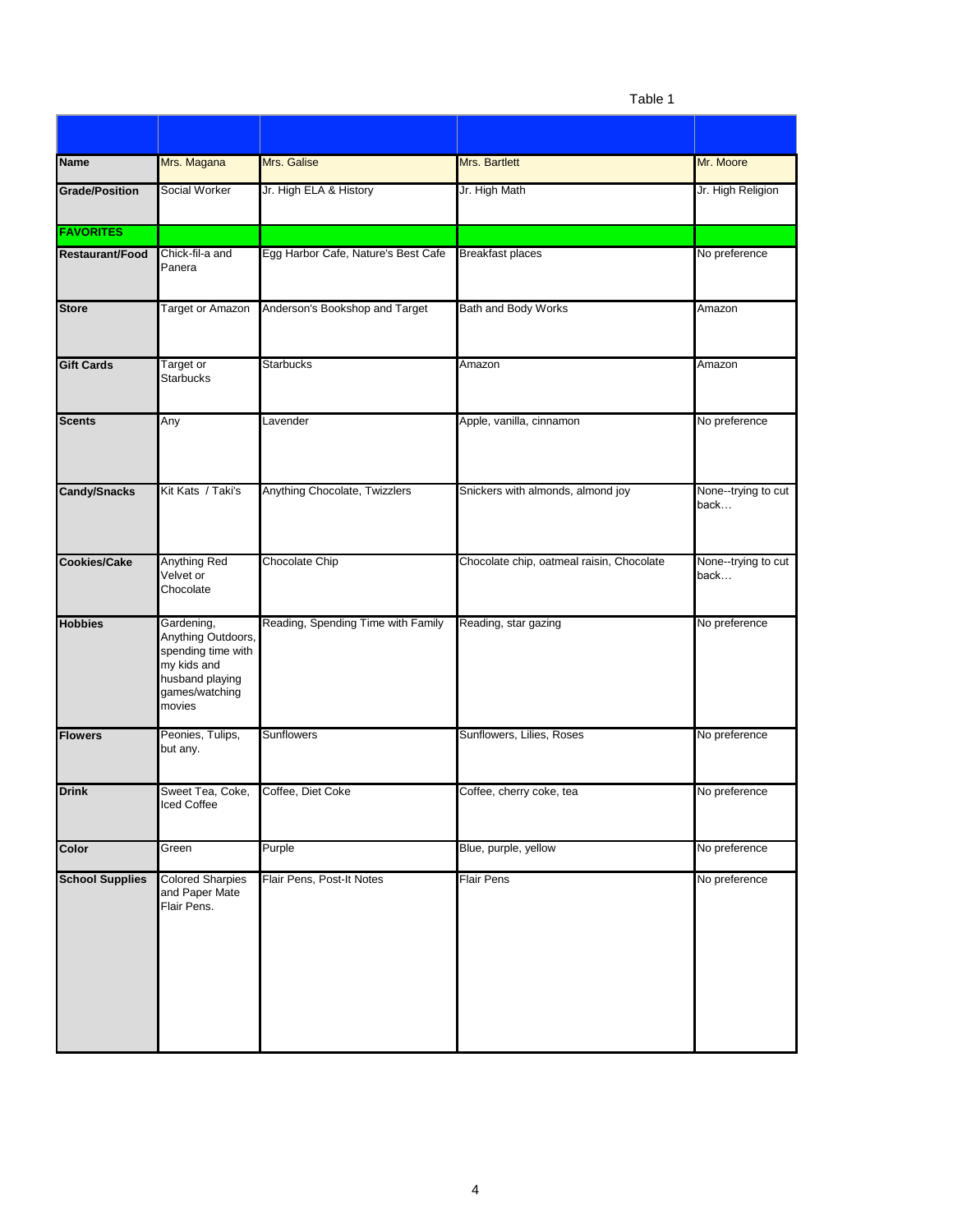| <b>Name</b>            | Ms. Selvick                                   | Mrs. Reid                                                                                                              | Mrs. Sterba                           | Mr. Tuttle                                            | Mrs. Hoeft                                                                                                                                                                                                                                              | Mrs. Myers                                      | Mrs. Kowalczyk                                             |
|------------------------|-----------------------------------------------|------------------------------------------------------------------------------------------------------------------------|---------------------------------------|-------------------------------------------------------|---------------------------------------------------------------------------------------------------------------------------------------------------------------------------------------------------------------------------------------------------------|-------------------------------------------------|------------------------------------------------------------|
| <b>Grade/Position</b>  | Jr. High ELA                                  | Jr. High ELA                                                                                                           | Jr. High Math                         | Jr. High History                                      | Jr. High Science                                                                                                                                                                                                                                        | Jr. High Spanish                                | <b>STEAM</b>                                               |
| <b>FAVORITES</b>       |                                               |                                                                                                                        |                                       |                                                       |                                                                                                                                                                                                                                                         |                                                 |                                                            |
| <b>Restaurant/Food</b> | Portillo's, Panera                            | Cooper's Corner or<br>Honey Berry Cafe                                                                                 | Panera and<br>Chipotle                | Culver's, Portillo's,<br>& Panera                     | Vie (Western<br>Springs); Chipotle                                                                                                                                                                                                                      | Panera                                          | McDonalds,<br>Raising Cane's                               |
| <b>Store</b>           | Barnes and Noble,<br>Target, Altar'd<br>State | Target                                                                                                                 | Target &<br>Anthropologie             | Target & Wal-Mart                                     | <b>TJ Maxx</b>                                                                                                                                                                                                                                          | Amazon                                          | Target                                                     |
| <b>Gift Cards</b>      | Target                                        | Target                                                                                                                 | Target or<br>Starbucks                | Visa                                                  | Amazon;<br>Starbucks;<br>Teacher Pay<br>Teachers                                                                                                                                                                                                        | Amazon                                          | Target, Starbuck                                           |
| <b>Scents</b>          | <b>Nothing Floral</b>                         | Anything natural<br>without chemicals                                                                                  | Any Candle                            | None                                                  | Chanel No. 5                                                                                                                                                                                                                                            | Peppermint or<br>Vanilla                        | Lavendar                                                   |
| <b>Candy/Snacks</b>    | Pink Starbursts,<br>Skittles, Pretzels        | Dark<br>Chocolate/Nuts                                                                                                 | Chocolate and<br>Swedish Fish         | Chocolate / any<br>salty snack                        | Chocolates (Fannie Chomps Jalapeno<br>May); Apples;<br>Fudge; Ice Cream;                                                                                                                                                                                | Beef Stick /<br><b>Welches Fruit</b><br>Gummies | Twizzlers, gummy<br>bears, cheddar and<br>sour cream chips |
| <b>Cookies/Cake</b>    | Chocolate Chip<br>Cookies                     | German Chocolate, ALL<br>Turtle/Pixie                                                                                  |                                       | Shortbread<br>Cookies / Nothing<br><b>Bundt Cakes</b> | All                                                                                                                                                                                                                                                     | Raspberry Nothing<br><b>Bundt Cake</b>          | Cheesecake,<br>chocolate chip                              |
| <b>Hobbies</b>         | Reading, shopping<br>playing with my<br>dog   | Gardening/puzzles/<br>genealogy                                                                                        | Gardening and<br>Walking              | Reading, Walking,<br>Biking, Cooking                  | Knitting; Boating;<br>Grandkids; Science Nature, and<br>(Zoo and<br>Museums); Baking;<br>Reading; Music<br>(piano and vocal)                                                                                                                            | Walking the Dog,<br>Singing                     | Crafting                                                   |
| <b>Flowers</b>         | None                                          | All! Mums                                                                                                              | All                                   | None                                                  | Lovely flowers of<br>every sort!                                                                                                                                                                                                                        | Roses or<br>Carnations                          | Calla lilies                                               |
| <b>Drink</b>           | Dr. Pepper, Big<br>Red                        | <b>Dunkin Donuts</b>                                                                                                   | Coffee and LaCroix Diet Colas; Ginger | Ale                                                   | Coffees; San<br>Pellegrino<br>Sparkling Water<br>(plain)                                                                                                                                                                                                | LaCroix Lime                                    | Dr. Pepper, chai<br>tea                                    |
| Color                  | Pink                                          | All are beautiful                                                                                                      | All                                   | <b>Blue</b>                                           | Red and bright<br>colors                                                                                                                                                                                                                                | <b>Yellow and Pink</b>                          | <b>Blue</b>                                                |
| <b>School Supplies</b> | Post its,<br>highlighters                     | <b>ELA or Christian</b><br>posters or decor for Erase Markers<br>walls-Ten<br>Commandments,<br>Roman Numeral<br>poster | Pencils and Dry                       | <b>Pencils and Pens</b>                               | Bright 3x3 Post Its; Expo Markers<br>Glue Sticks;<br>Ticonderoga No2;<br>Colorful Pens;<br>Purple Gel Pens;<br><b>AstroBrights</b><br>Papers for special<br>copies; hard<br>candies for testing<br>(kids love jolly<br>rancher and<br>peppermints best) |                                                 | Sharpies, flair pens                                       |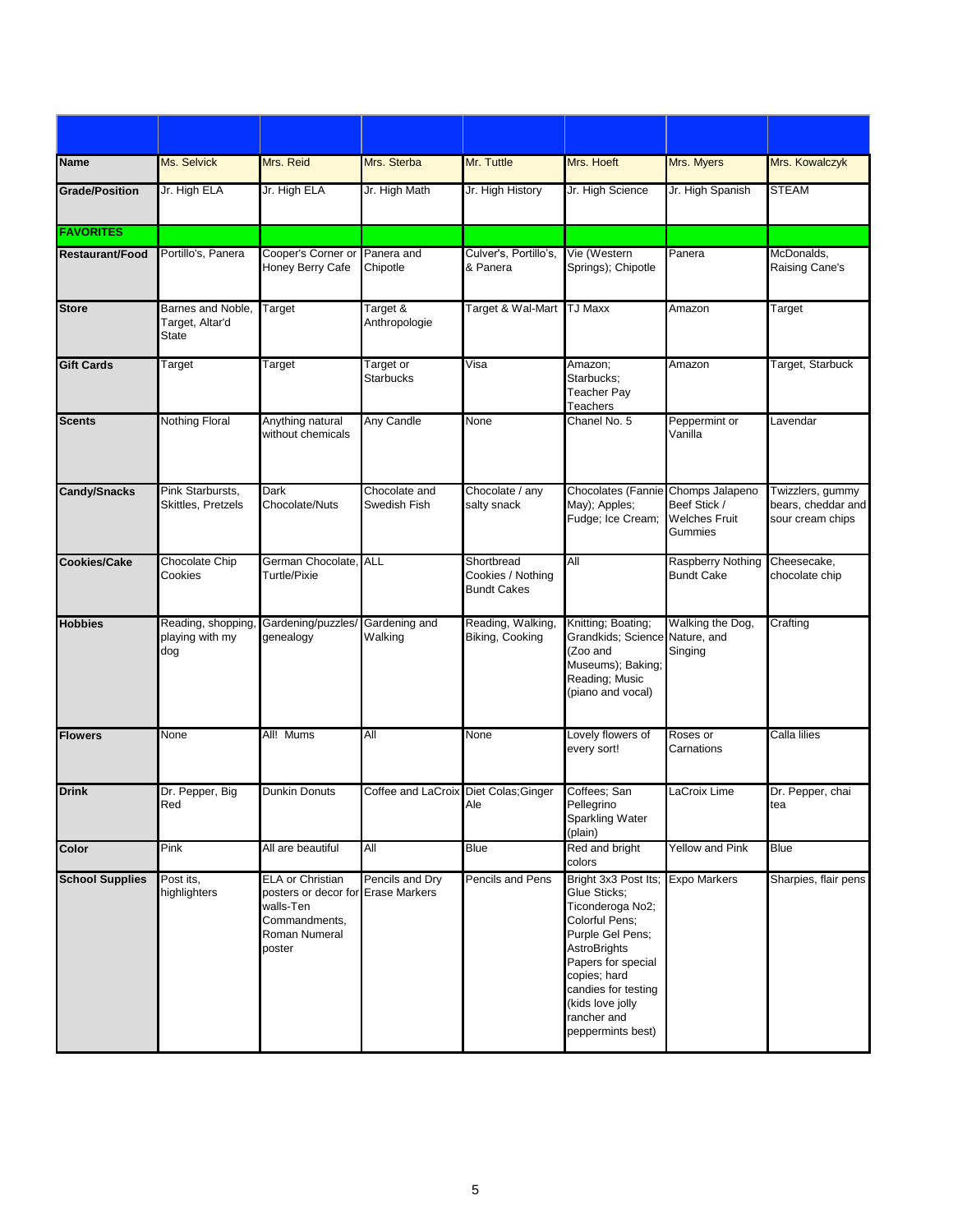| <b>Name</b>            | Mrs. Hepburn                                   | Mrs. Kujawa        | Mrs. Carden     | Mrs. Long                                                                                           | Mrs. Breuing                        | Mrs. Wynne                                         |
|------------------------|------------------------------------------------|--------------------|-----------------|-----------------------------------------------------------------------------------------------------|-------------------------------------|----------------------------------------------------|
| <b>Grade/Position</b>  | PreSchool - 5th<br>Spanish                     | Resource           | Resource        | Technology<br>Coordinator                                                                           | Art                                 | <b>Music</b>                                       |
| <b>FAVORITES</b>       |                                                |                    |                 |                                                                                                     |                                     |                                                    |
| <b>Restaurant/Food</b> | Meson Sabika,<br>Noodles & Co.<br>and Chipotle | Churrito           | Panera Bread    | Indian Harvest or<br><b>Blue Sushi</b>                                                              | Panera and<br>Noodles and Co.       | Francesca's                                        |
| <b>Store</b>           | Loft                                           | <b>Hobby Lobby</b> | Target          | Ann Taylor                                                                                          | <b>Hobby Lobby</b>                  | White House/Black Market                           |
| <b>Gift Cards</b>      | Amazon                                         | Panera             | Target & Panera | Ann Taylor                                                                                          | Amazon / Hobby<br>Lobby             | Target or Amazon                                   |
| <b>Scents</b>          | Lemon /<br>Eucalyptus                          | Cinnamon           | None            | enjoy scented<br>candles, especially<br>outdoor fragrances<br>like lavender,<br>wildflowers, grass. | None (allergies)                    | Coconut                                            |
| <b>Candy/Snacks</b>    | Granola Bars                                   | Dark Chocolate     | None            | <b>Skinny Pop</b>                                                                                   | Dark Chocolate<br>Trail Mix M & M's | <b>Salted Caramel</b>                              |
| <b>Cookies/Cake</b>    | Lemon Cakes<br>and Cookies                     | Cookies            | None            | animal crackers                                                                                     | Anything                            | Chocolate Chip or Peanut<br><b>Butter Cookies</b>  |
| <b>Hobbies</b>         | Reading                                        | Reading, Camping   | Reading         | Reading                                                                                             | Sewing and Sports Disney, musicals  |                                                    |
| <b>Flowers</b>         | Roses                                          | hydrangea          | Roses           | I love fresh cut<br>flowers.                                                                        | Any                                 | <b>Gerber Daisies</b>                              |
| <b>Drink</b>           | Tea                                            | Coffee             | tea, coffee     | sparkling water and Vitamin Water<br>coffee                                                         |                                     | McDonald's Coke, or Wine                           |
| Color                  | Blue                                           | Green              | pink, blue      | Blue                                                                                                | Blue                                | Purple                                             |
| <b>School Supplies</b> | Paper Mate Flair<br>Pens                       | Pens               | paper towels    | Crayons                                                                                             | Metallic Sharpies -<br>Thank You: ) | Black Sharpies and Music Posters and Room<br>Décor |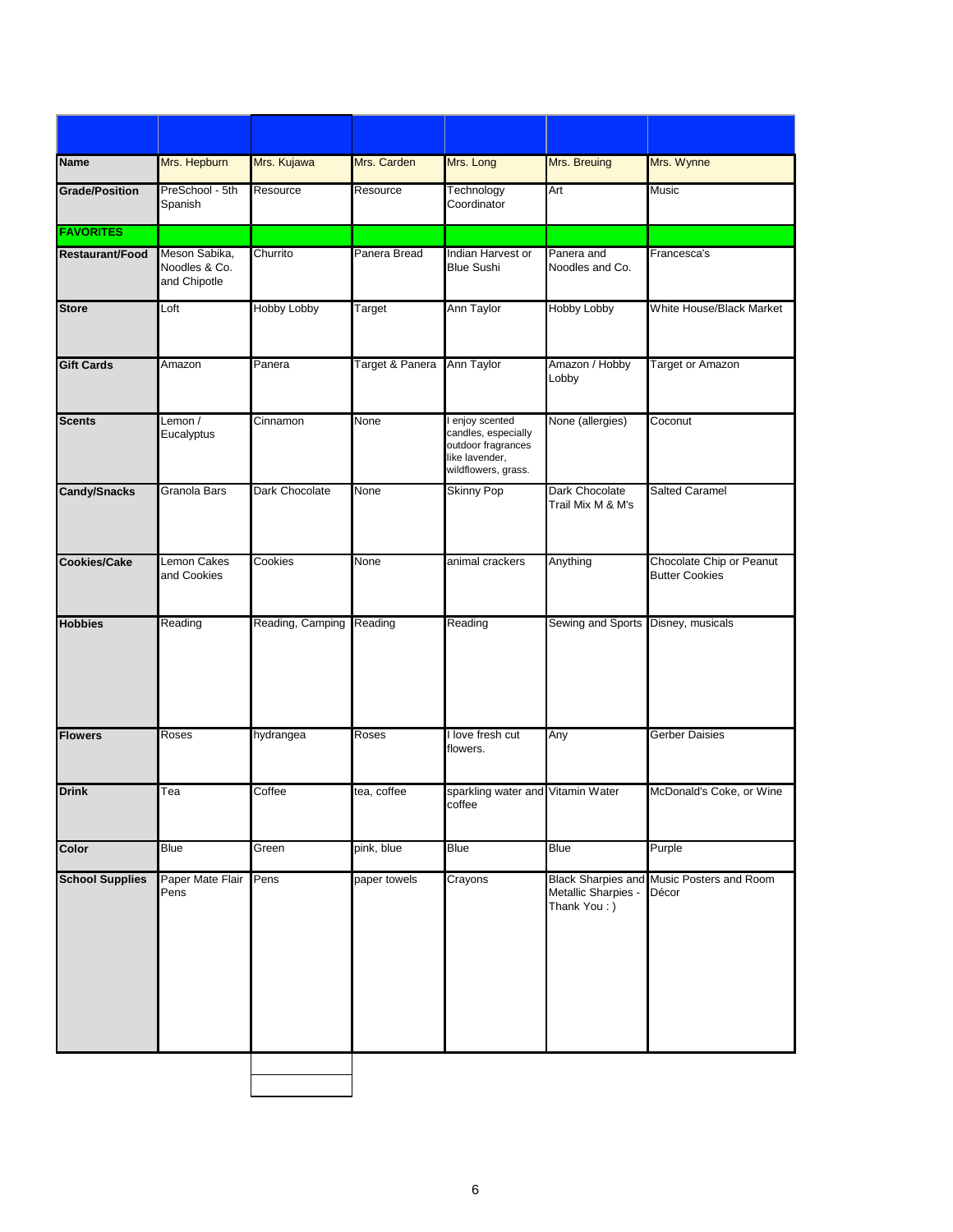| <b>Name</b>            | Mr. Lindgren                                                             | Mrs. Fuller                                                                                        | Mrs. Everson                                              | Mrs. Kokkinos                                                      | Mrs. Shaw                                | Mrs. Esmeralda<br>Menchaca |
|------------------------|--------------------------------------------------------------------------|----------------------------------------------------------------------------------------------------|-----------------------------------------------------------|--------------------------------------------------------------------|------------------------------------------|----------------------------|
| <b>Grade/Position</b>  | P.E.                                                                     | Nurse                                                                                              | <b>Welcome Desk</b>                                       | <b>Welcome Desk</b>                                                | Lunch Co-<br>coordinator                 | Lunch Co-<br>coordinator   |
| <b>FAVORITES</b>       |                                                                          |                                                                                                    |                                                           |                                                                    |                                          |                            |
| <b>Restaurant/Food</b> | Any Fast Food is<br>Good!                                                | Portillos, Egg<br>Harbor, Fiamme,<br>anything downtown<br>Naperville                               | Panera / Biaggi's                                         | Fiamme, Via's,<br>Panera, Chipotle,<br><b>Starbucks</b>            | Portillo's and<br>Andy's                 | Sushi                      |
| <b>Store</b>           | <b>Dick's Sporting</b><br>Goods                                          | Nordstrom,<br>TJMaxx, Costco                                                                       | Target / Kohl's                                           | <b>Target DSW</b>                                                  | Marshall's and<br>Homegoods              | Target                     |
| <b>Gift Cards</b>      | <b>Dunkin Donuts</b>                                                     | Amazon,<br>Nordstrom,                                                                              | Amazon / Barnes<br>and Noble / Target<br>/ Kohl's         | Amazon,<br>Starbucks, Target                                       | The Rack,<br>Marshall's and<br>Homegoods | Any                        |
| <b>Scents</b>          | None                                                                     | No preference                                                                                      | Lavender / Lilac /<br>Vanilla                             | Pine, Evergreen, &<br>Anything<br>Outdoorsy                        | Fruity                                   | Lavender                   |
| <b>Candy/Snacks</b>    | Tootsie Rolls,<br>Reese's Peanut<br>Butter Cups & 3<br><b>Musketeers</b> | pretzels, cashews,<br>no candy                                                                     | Nestle Crunch /<br>Reese's / Doritos /<br>Popcorn         | Anything Vegan                                                     | Snickers, Chips<br>and Gummy Bears       | Popcorn                    |
| <b>Cookies/Cake</b>    | <b>Nothing Bundt</b><br>Cakes                                            | no nuts, white<br>cake, cake donuts                                                                | Chocolate Chip /<br>Chocolate                             | Love Vegan<br>Chocolate!<br>(Molly's,<br>Cinnaholic)               | Macarons and<br>Tiramisu                 | <b>Butter cookes</b>       |
| <b>Hobbies</b>         | Playing Sports!                                                          | tennis, pickleball,<br>swimming, working<br>out, traveling                                         | Reading /<br>Gardening / Hiking                           | volleyball, biking,<br>sports, aviation,<br>playing with my<br>dog | Movies and<br>Cooking                    | Drawing                    |
| <b>Flowers</b>         | N/A                                                                      | Plants                                                                                             | Lilacs / Yellow<br>Roses                                  | Gerber daisies,<br>anything bright and<br>vibrant                  | Any                                      | <b>All Flowers</b>         |
| <b>Drink</b>           | Beer haha                                                                | NO Coffee or tea,<br>no caffeine, vitamin Sweet Tea /<br>water zero, flavored<br>water no calories | Coke / Pure Leaf<br>Cinnamon Apple<br>Tea                 | Water, Coffee, Dr.<br>Pepper                                       | Coca Cola                                | Hot tea                    |
| Color                  | <b>Blue</b>                                                              | Green                                                                                              | <b>Blue</b>                                               | <b>Blue</b>                                                        | <b>Blue</b>                              | Purple                     |
| <b>School Supplies</b> | N/A                                                                      | None needed                                                                                        | Fanfold Post Its /<br>Blue Pens / Flair<br><b>Markers</b> | Flair felt tip pens                                                | <b>Fine Tip Markers</b>                  | None                       |